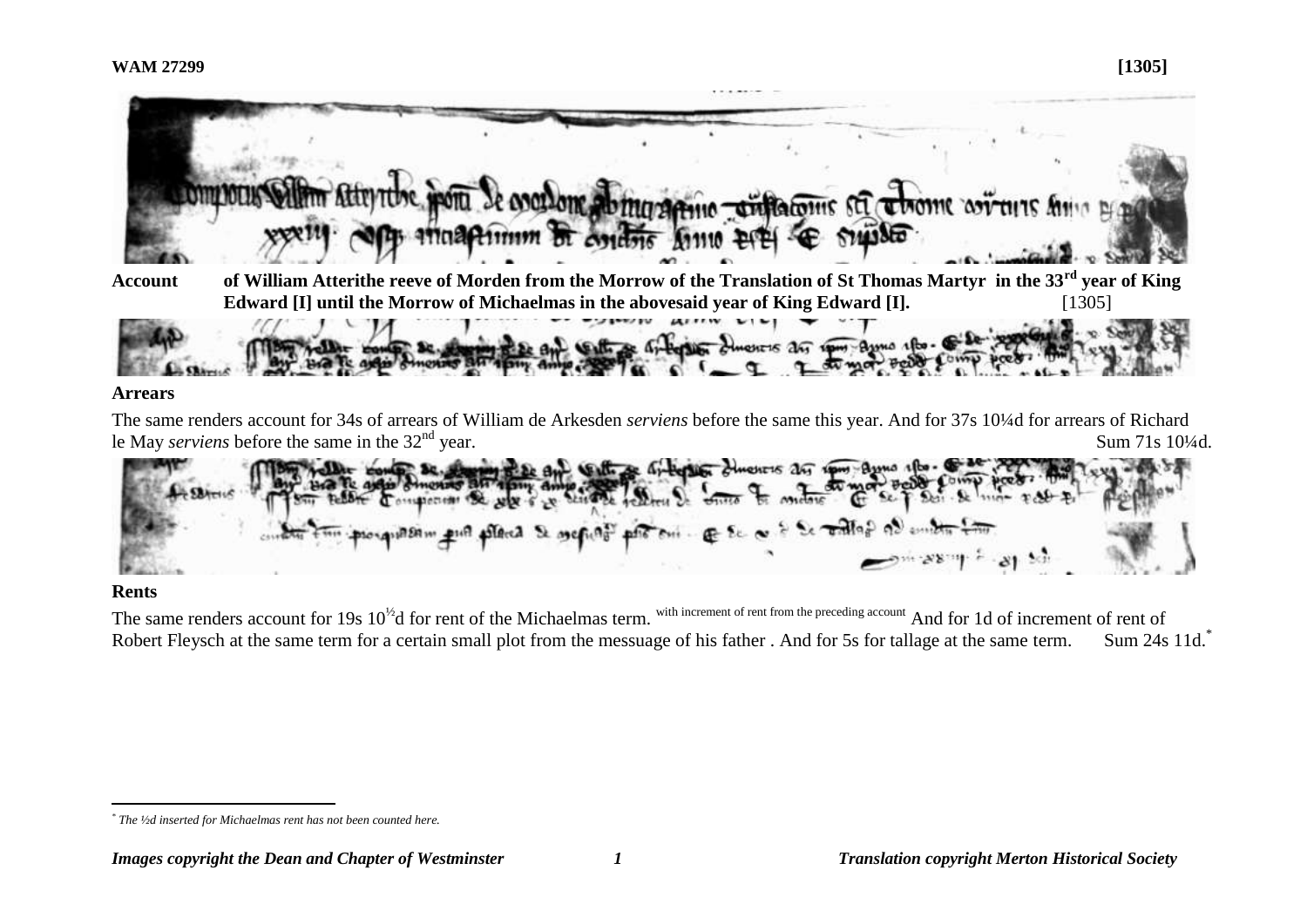**WAM 27299 [1305]** Term putter computer se seg set se c ets empore contr putane la oritiate se militaire para playa. Las **2018 mg 7 6g 88** 

### **Issues of the manor**

The same renders account for 21d for 5 acres stubble sold to Juliana la Mulnarde of Mitcham [*Michham*] and Richard Fleysch. For pasturage sold of a certain ditch beside Wolwardescrofte of the fee of the beadle nothing this year because fallow and the pasture was grazed by his [ie the lord's] own animals. For hay and couch grass [*quiches*] sold nothing this year. And for 2s for garden fruits sold. And for 8d for butter sold. And for  $2\frac{1}{4}$ d  $2\frac{1}{4}$  for 50 eggs sold. Sum 4s 71/4d 71/2d



### **Livestock sold**

The same renders account for 6s for 1 old cow sold, infirm and not in milk [*n' lactante*]. Sum 6s. Sum 6s.



## **Fines and profits**

The same renders account for 8s 6d for the Court and View on the Friday the Morrow of the Translation of St Thomas Martyr. Sum 8s 6d.



## **Foreign receipts**

The same renders account for 38s 4d received from William *serviens* before the same by 1 tally. Sum 38s 4d.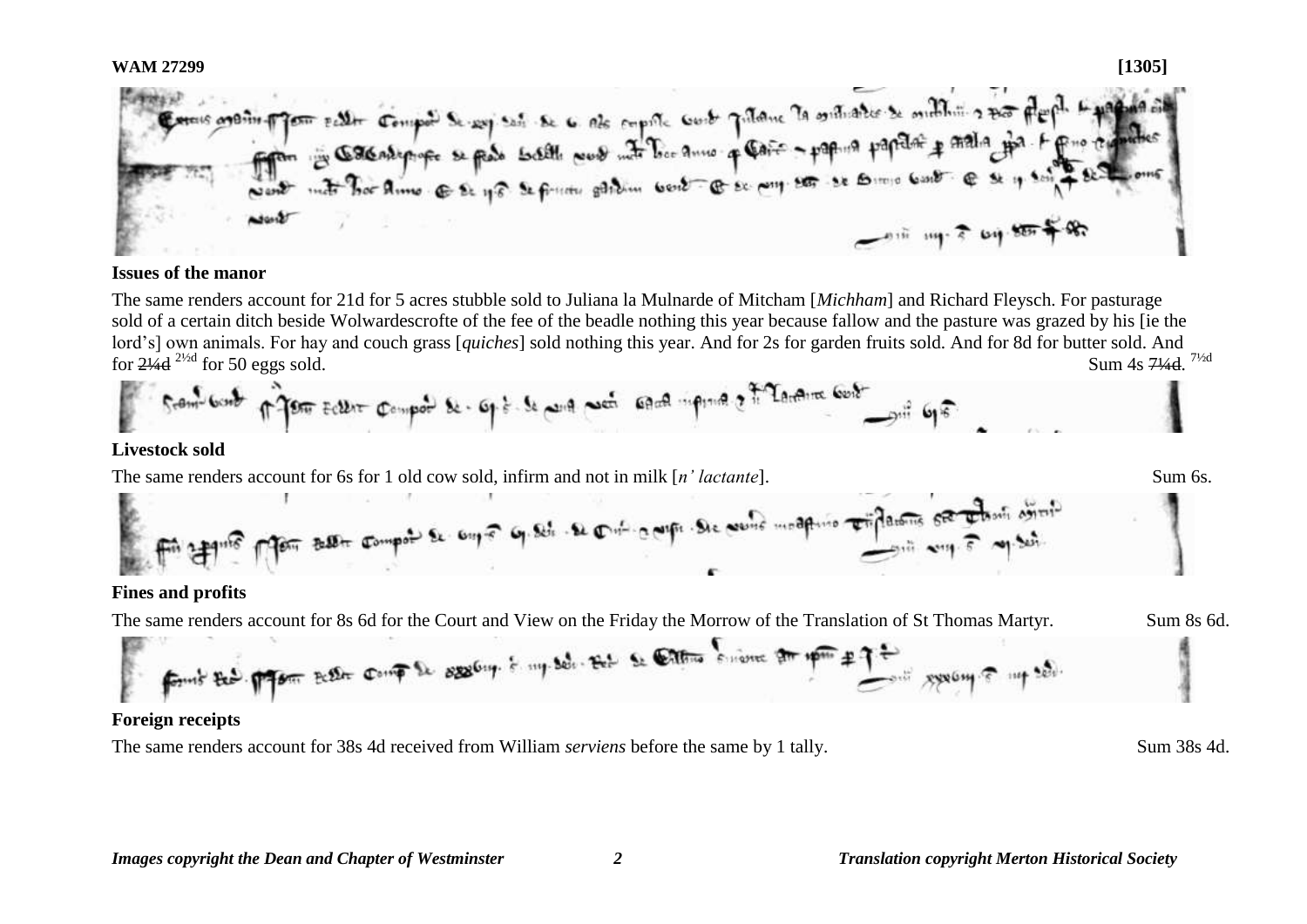

## **Sold at the audit**

The same renders account for 2s 6d for dairy products sold at the audit. Sum 2s 6d.



## **Expenses**

## **Acquittances**

Of which in acquittance of rent of the reeve for the Michaelmas term 3d. Sum 3d.

## **Rents paid**

In rent paid to Walter de Kenardele for the Michaelmas term 12d. Sum 12d.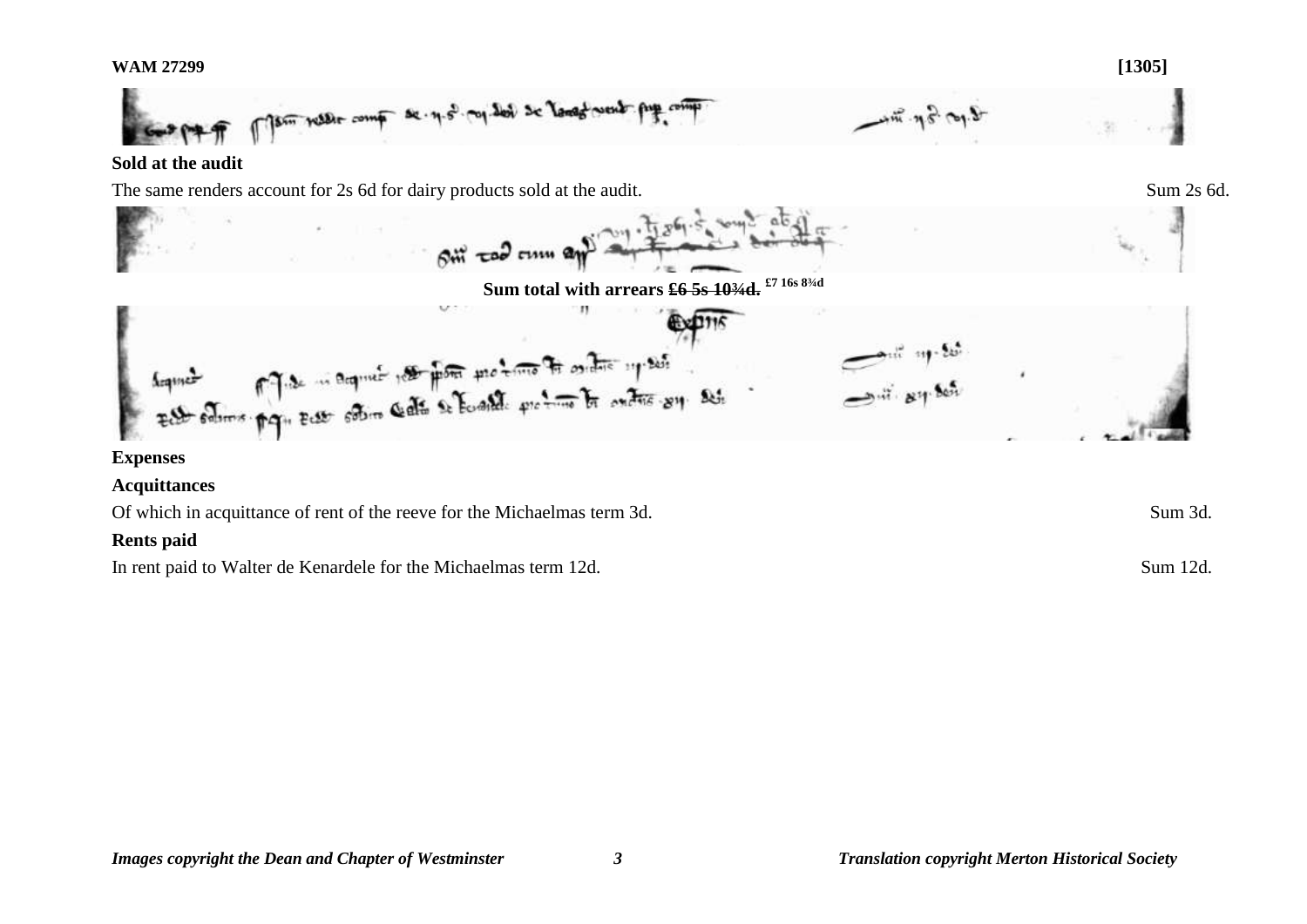**WAM 27299 [1305]**

### **Cost of ploughs**

In 1 pair of wheels bought for a plough 9d. In 1 sheaf of steel bought 10d. In 3 pieces of iron bought 7½d. In applying the aforesaid iron and steel 17½d. In 2 plough feet bought 5d. In 3 halters made of their own hair ¼d. In 12 shoes bought for draught horses 6d. In fitting the same 1½d. In 100 nails bought for the same 1¼d. Sum 4s 10½d.



In 12 clouts bought 6d. In 100 nails bought for clouts 1d. In 2 large nails bought for strakes ½d. In tallow bought for carts 2½d. In 10 horseshoes bought 6½d. In fitting the same 1¼d. In 100 nails bought for the same 1d. Sum 18<sup>3</sup>/4d.

### **Costs of the mill**

In cogs and rungs bought for the mill 8d. In 1 iron band bought for the waterwheel of the same 5d. In 1 tollchest *[?tolhep*] bought for the mill 1d. In sharpening mill-bills for 1 term 1d. Sum 15d.

## **Mowing and hoeing**

In hoeing 20½ acres oats 20½d because the rest by labour service. In mowing 9 acres meadow 3s 4½d, price of an acre 4½d. Sum 5s 1d.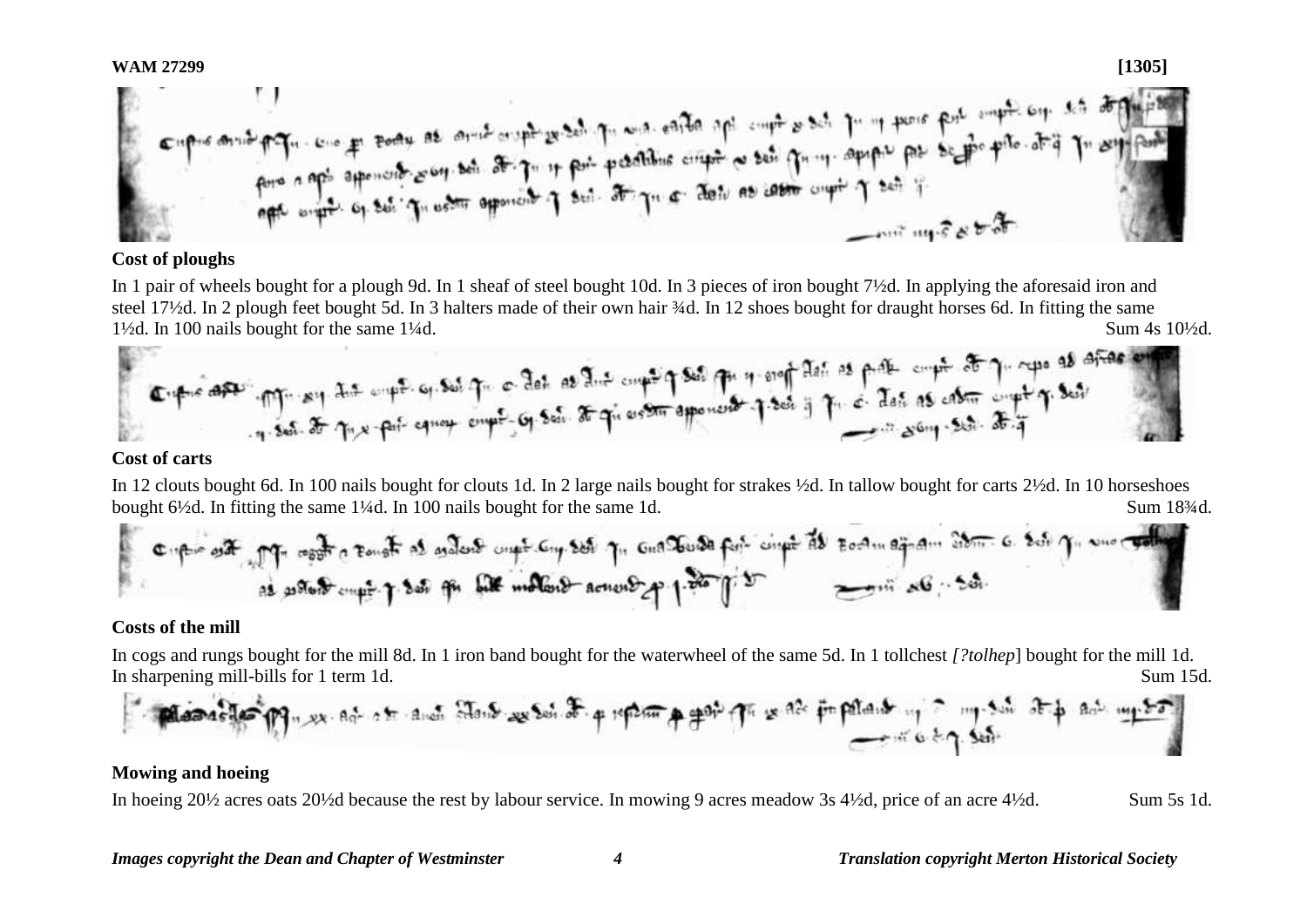WAM 27299 **[1305]**<br> **Expires 2notation** (1) the compass are seen to consider a last such space with the state of any securities of a such as a securities of the second securities of the second securities of the second secu tore pur from a surfactor and there are a post of any rest of the search of the season of the season of the season of the season of the season of the season of the season of the season of the season of the season of the se pai- 19 = 7 minus se en une por primeri de mesos est que pet exe ani- que pet anome e a que est est precedent<br>Esqued-17 set fr - 6 at a fr - sures q an une est es anita est en est precedent de la set de la set en est en<br>es Example 21 202 fr. 4 at 1 37 states of any and all other products of any state of the most of the second from sure as pr us as always in the property of the state of the state of the state of the state of the state of the state of the state of the state of the state of the state of the state of the state of the state of the state cept promot aver you promote and a to of the past a compte promote section of a best primerile and the section when point a comment of the Sound of the photo the search with such and comment of the search of the summer of the search of the search of the search of the search of the search of the search of the search of the search of o entirely mit to come a copy on the comptete empt. If see The paper control that some even see any set a militime societies - out Along & by don

Harvest costs allow this chapter [ie this section] [*capitul'*] by witness of brother Reymund the bailiff Henceforth malt to be made an expense of the harvest

In fish bought for the use of 23 men reaping at 2 dry boonworks in harvest by custom 14d. So little this year because 1 man was reeve.<sup>†</sup> And they reaped 10 acres oats, 7½ acres barley. In fish bought for the use of 73 men with the household servants at 3 boonworks 3s. So little this year because 1 man was reeve. In meat bought for the same 6s. In ale bought for the same 15s. And they reaped 71 acres 1 rood wheat, 6½ acres rye, 1 acre 3 roods barley, 1 acre beans, 20 acres 1 rood oats. And note that [customary] labourers reaped 25 acres wheat, 20 acres oats and 3 acres beans. In reaping 10 acres oats by piece-work 3s 4d, price of an acre 4d. In mowing 6½ acres peas and vetches by piece-work 2s 2d, price of an acre 4d because the rest of no value. In meat bought for the use of Thomas the *serviens* for 4 comings, the reeve and 1 dairy worker for 8½ weeks and 1 reap-reeve for 5 weeks, brother Reymund for 3 days, brother Laurence of Benflete and one of his fellows for 1 day at the expense of the house and 1 forker for 7 days because no beadle 5s 6d. In ale bought for the same 6s. In fish bought for the same 3s 10d. In expenses of the 4 aforesaid, 6 household servants, 1 stacker, 1 smith and 2 millers for 'harvest goose' 21d. In candles bought 3d. In stipend of 1 forker for 7 days 7d because no beadle. Sum 48s 7d.

 $\overline{a}$ *† This year one of the customary tenants served as reeve, and was excused his labour services. In recent years there had been no reeve, the manor being managed by a series of paid serviens.*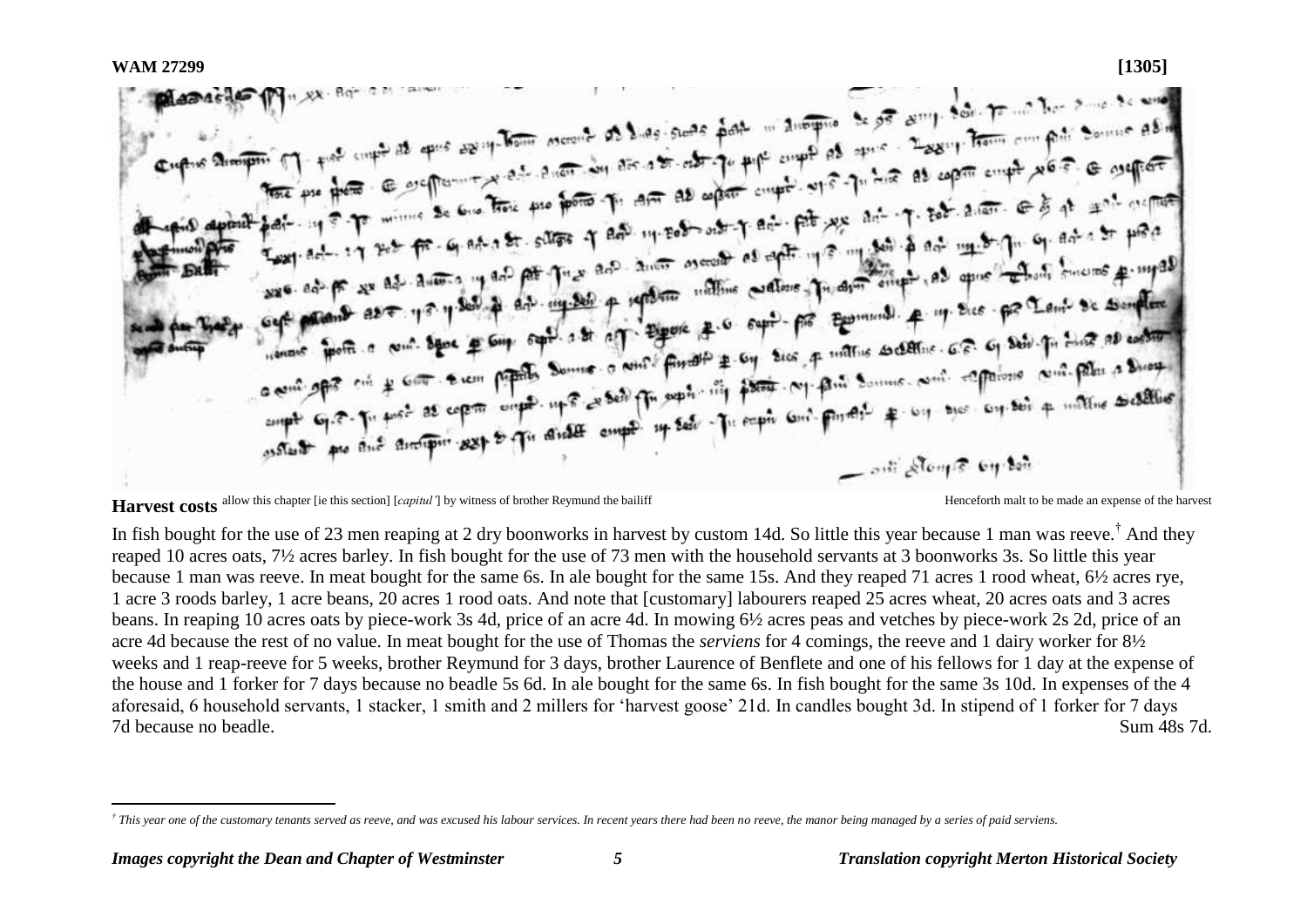

## **Petty expenses**



## **Stipends**

In stipend of 4 household ploughmen and 1 carter for 1 term 15s. In stipend of 1 dairy worker for the same period 2s. In stipend of 1 cowman for the same period 18d. In stipend of 1 reap-reeve in harvest 3s. In stipend of 1 stacker in harvest 3s. Sum 24s 6d.



# **Threshing**

In threshing 24 quarters 7 bushels wheat and curall, 1 quarters 2 bushels rye by piece-work 5s 9½d, <sup>4s 4d</sup> viz 9 bushels for 3d.<sup>2¼d</sup> In threshing 1 quarter barley  $\frac{1}{4}$ d. <sup>11/2d</sup> In threshing 3 quarters oats 2<sup>1</sup>/2d, viz 9 bushels for 1d. In winnowing half the total of the said corn by piece-work  $\frac{31}{2}$ d,<sup>31/4d</sup> viz 4 quarters per  $8^9$  bushels for 1d. Sum 6s  $5\frac{1}{2}$ d. Sum 6s 51/<sub>3</sub>d 4s 11d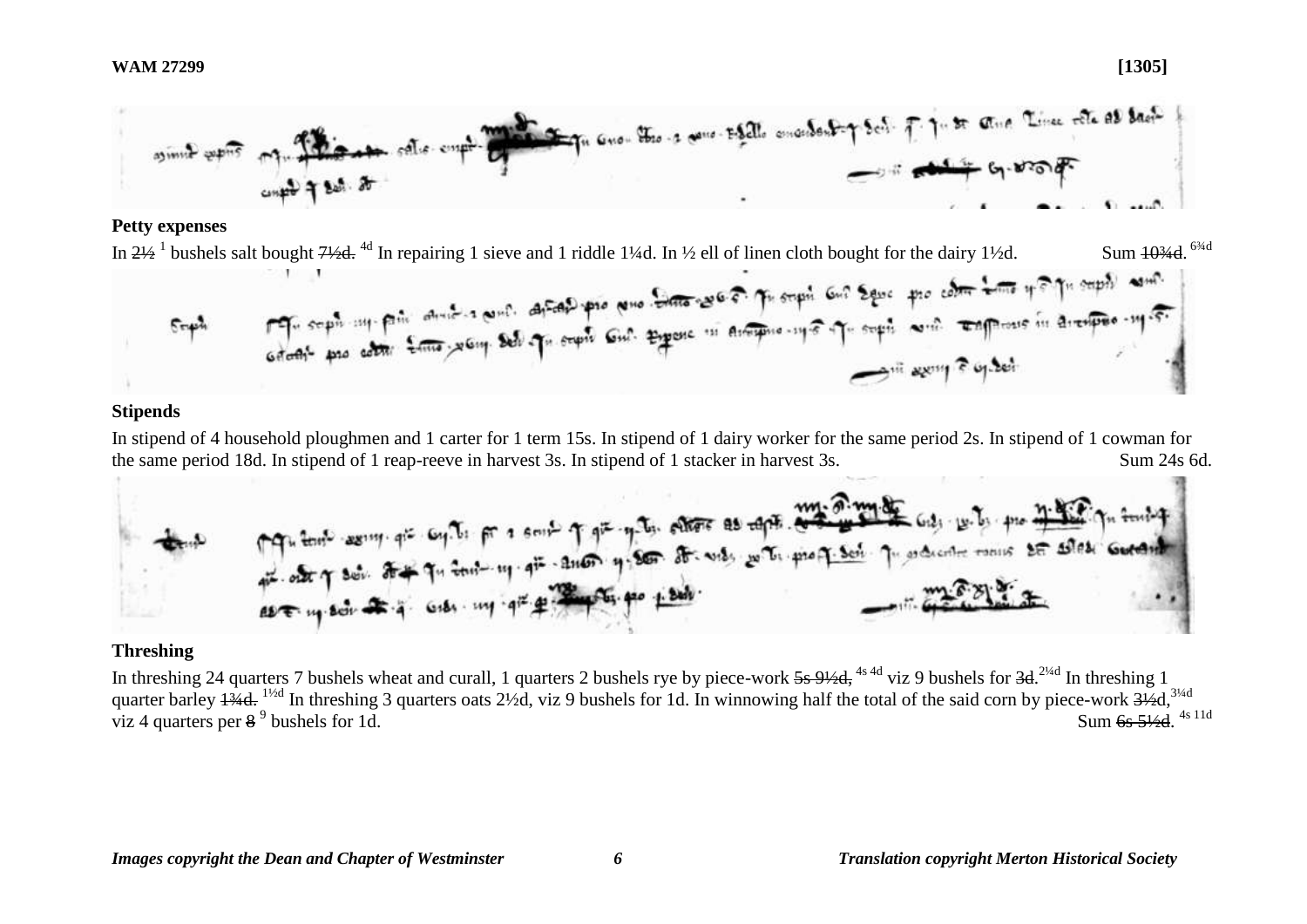

## **Corn bought**

In 1 bushel oats bought 4d. Sum 4d.

 $\mathbb{P}^{\mathsf{F}}\leftarrow \mathbb{P}^{\mathsf{F}}\leftarrow \mathbb{P}^{\mathsf{F}}\leftarrow \mathbb{P}^{\mathsf{F}}\leftarrow \mathbb{P}^{\mathsf{F}}\leftarrow \mathbb{P}^{\mathsf{F}}\leftarrow \mathbb{P}^{\mathsf{F}}\leftarrow \mathbb{P}^{\mathsf{F}}\leftarrow \mathbb{P}^{\mathsf{F}}\leftarrow \mathbb{P}^{\mathsf{F}}\leftarrow \mathbb{P}^{\mathsf{F}}\leftarrow \mathbb{P}^{\mathsf{F}}\leftarrow \mathbb{P}^{\mathsf{F}}\leftarrow \mathbb{P}^{\mathsf{F$ 

## **Expenses of visitors**

In expenses of brother Reymund 2s  $9\frac{1}{2}$  by 1 tally. Sum 2s  $9\frac{1}{2}$ .





**Sum of all expenses** £4 15s 8½d. And he owes <del>30s 2¼d</del>.<sup>61s 0¼d</sup>

Of which is allowed to the same 18½d subtracted for threshing corn in this account by witness of brother Reymund the bailiff. And so he owes 28s 7¾d. 59s 5¾d And note that William de Arkesden *serviens* before the same owed on his final account for this year 34s. And Richard le May *serviens* before the same for the  $32<sup>nd</sup>$  year 36s 10¼d.<sup>‡</sup> For which the same reeve is charged in this account. And so the same reeve is in surplus by 11s 4½d.

 $\overline{a}$ *‡ These arrears should be 37s 10¼d as under arrears above and WAM 27297*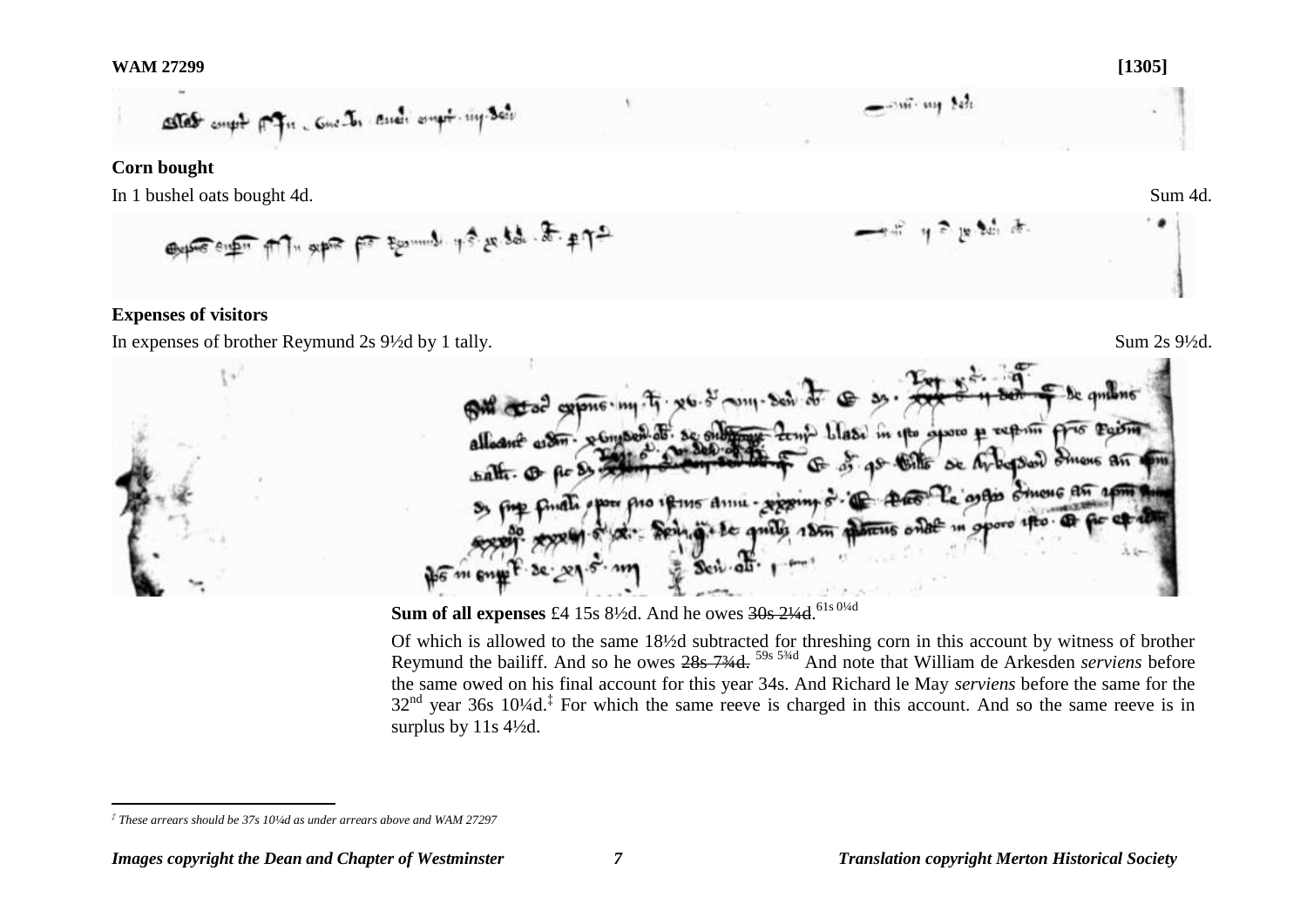#### *DORSE*

## **Issues of the Grange**



- Wheat The same renders account for 23 quarters wheat, 1 quarter 7 bushels curall of the same of new grain threshed by piece-work by 1 tally. Sum 24 quarters 7 bushels.
- Of which In expenses of haymaking 1 bushel curall because nothing in rye. In household expenses in harvest  $\frac{1}{2}$  quarter wheat,  $\frac{1}{2}$  quarter curall because nothing in rye. In expenses as regards harvest boonworks 1 quarter 1 bushel. In making maslin for servants' livery 2½ bushels curall. In livery of Richard de Weston being over the threshing for 3 weeks 3 bushels wheat by 1 tally by order of brother R de Wenlac. Also delivered to brother J de Wytteneye keeper of the granary 20 quarters by 1 tally by carrying service. Sum 22 quarters 7½ bushels. And there remains 1 quarter wheat, 7½ bushels curall.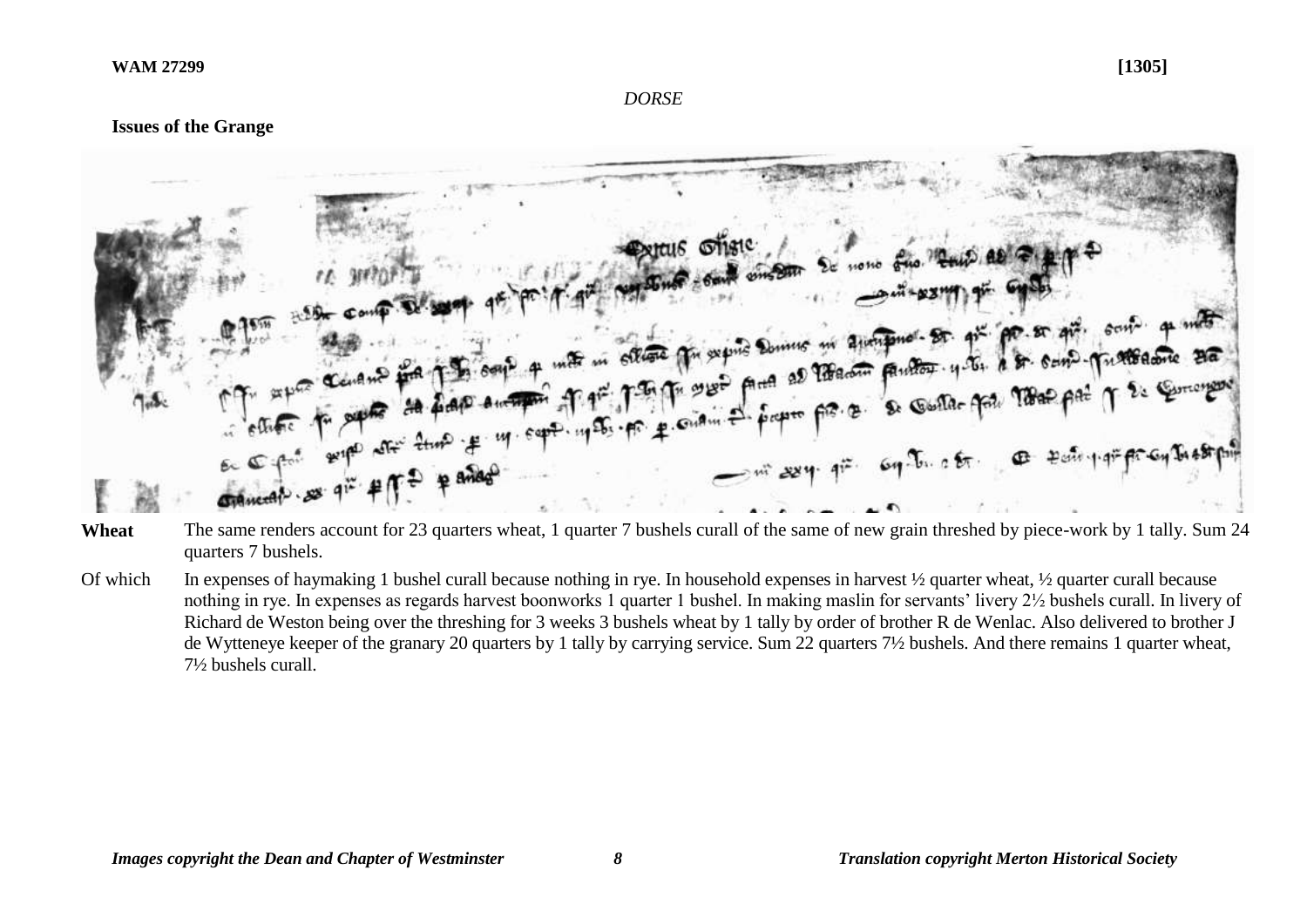**WAM 27299 [1305]**

- **Rye** The same renders account for 1 quarter 2 bushels rye of new grain threshed by piece-work by 1 tally.
- Of which In expenses of haymaking, nothing because in curall wheat. In household expenses in harvest, nothing because in curall wheat. In expenses as regards harvest boonworks 1 quarter 2 bushels. Sum as above. And none remains.

**Barley** The same renders account for 1 quarter barley of new grain threshed by piece-work by 1 tally. And there remains 1 quarter.

**Oats** The same renders account for 1 bushel oats of purchase. And for 3 quarters of new threshed by piece-work by 1 tally. Sum 3 quarters 1 bushel. Of which In making meal <sup>1/2</sup> quarter. In fodder for 2 carthorses from the Morrow of the Beheading of John the Baptist until Michaelmas for 31 nights,

both days counted, 1 quarter 7½ bushels, taking per night ½ bushel, because a time of sowing. In expenses of brother Reymund 1 bushel by tally. Sum 2 quarters 4½ bushels. And there remain 4½ bushels.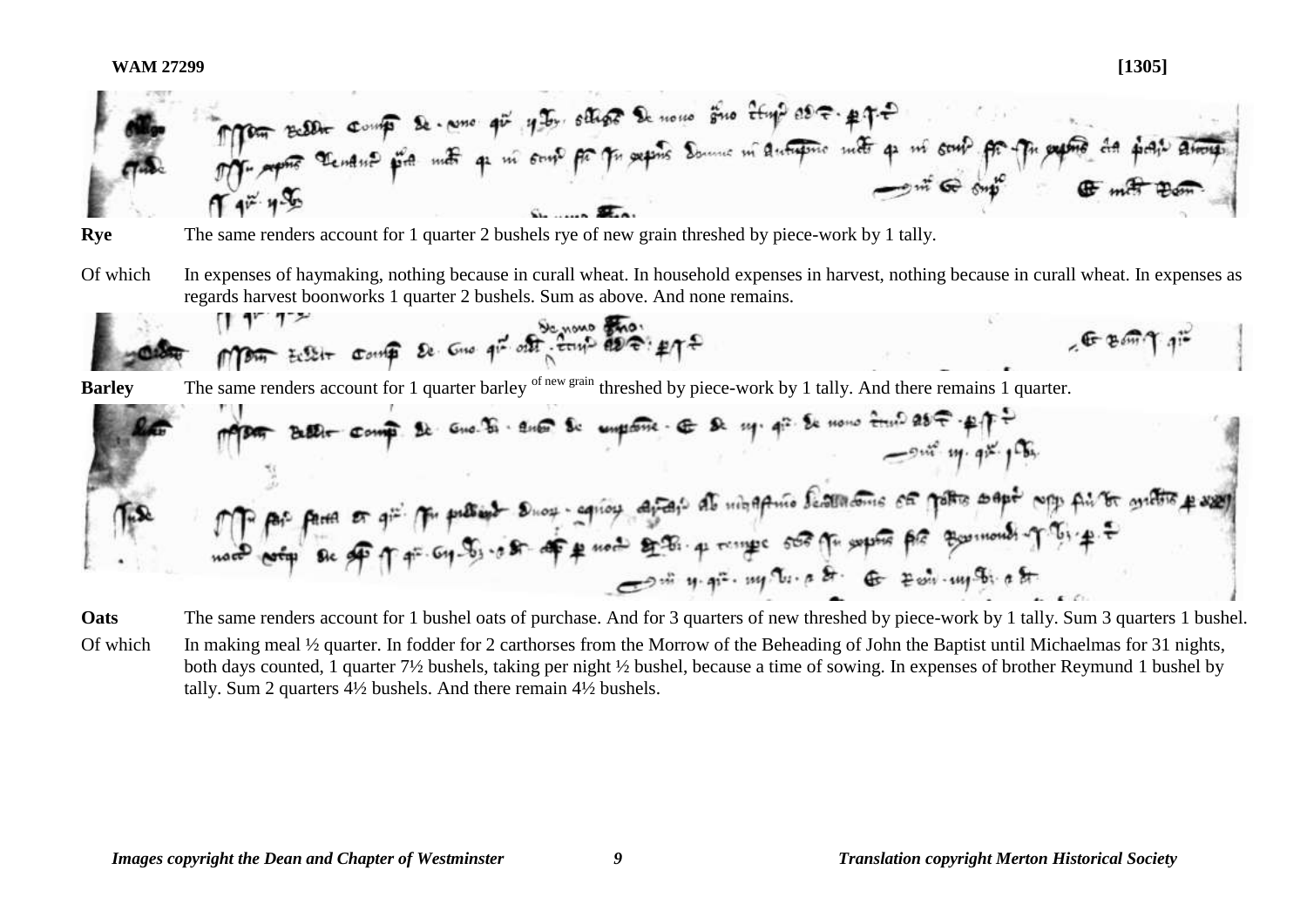BERT Comp De 400, a st cart pr De para Les se 6. qiz. qui. aux se prit es dissimi  $5\frac{1}{10}$   $9\frac{1}{10}$   $9\frac{1}{10}$   $8\frac{1}{10}$ and the there are well with the company of the self of the self of the self of the self of the self of the self<br>and of the property of the self of the self of the self of the self of the self of the self of the self of the

- **Servants' livery** The same renders account for 2½ bushels curall wheat made. And for 5 quarters 6 bushels multure of issue of the mill. Sum 6 quarters  $\frac{1}{2}$  bushel.
- Of which In livery of 1 carter and 4 servant ploughmen from the Vigil of St James until Michaelmas for 9½ weeks, 4 quarters 6 bushels, each taking a quarter per 10 weeks. In livery of 1 dairy worker from the day of St Margaret the Virgin until the feast of St Peter ad Vincula for 1½ weeks, 1 bushel. In livery of 1 cowman from the day of St Margaret the Virgin until Michaelmas for 10 weeks 5½ bushels, taking a quarter per 14 weeks. In livery of 1 stacker for 5 weeks in harvest ½ quarter. Sum as above. And none remains.

**LIVESTOCK Horses** The same renders account for 2 horses from the remaining. And there remain 2. **Draught horses** The same renders account for 4 draught horses from the remaining. And there remain 4.

**Oxen** The same renders account for 16 oxen from the remaining. And there remain 16.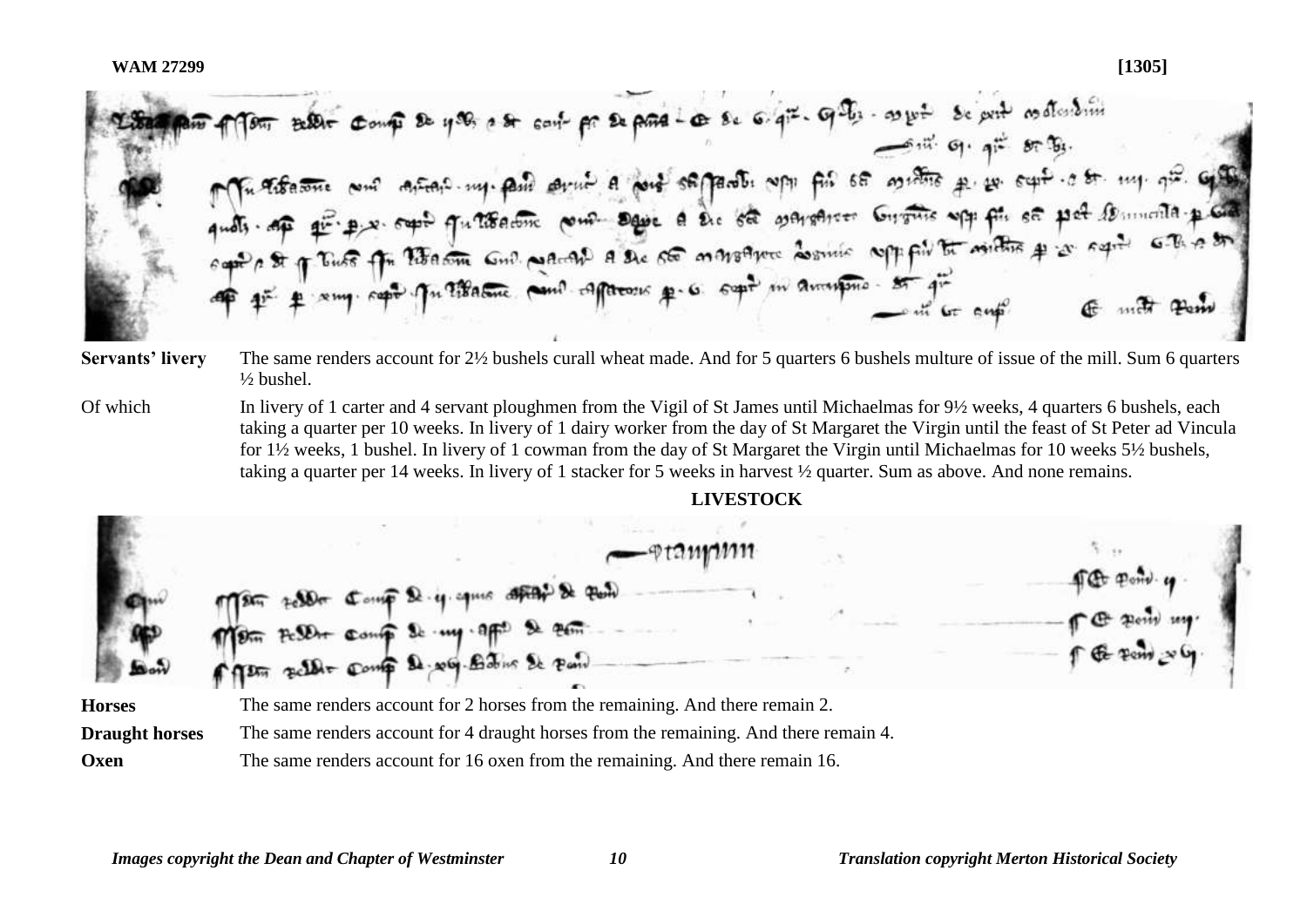## **WAM 27299 [1305]**

| $\omega$ er   |                                                                                                                                               |
|---------------|-----------------------------------------------------------------------------------------------------------------------------------------------|
| Cows          | The same renders account for 6 cows from the remaining.                                                                                       |
| Of which      | In sale 1 because infirm and not in milk. And there remain 5.                                                                                 |
|               | $2e$ $P_{\text{cm}}$<br>my and and y map                                                                                                      |
|               | Billet Comp & y Apon 24 Bany                                                                                                                  |
|               | $E$ munt $\pi$                                                                                                                                |
|               | Better Comp & Cno. gallo 4. galling &                                                                                                         |
|               | Tule in ason 1 mallandus for Band 29. could 11.<br>stor reserve compt se sy. Auto Sc cont                                                     |
| <b>Geese</b>  | The same renders account for 4 geese from the remaining, of which 2 are breeding females. And there remain 4, of which 2 breeding<br>females. |
| <b>Capons</b> | The same renders account for 2 capons from the remaining.                                                                                     |
| Of which      | In expenses of brother Reymund 1 by tally. And there remains 1.                                                                               |
| <b>Hens</b>   | The same renders account for 1 cock, 2 hens from the remaining. And there remain 1 cock, 2 hens.                                              |
| <b>Ducks</b>  | The same renders account for 12 ducks from the remaining, of which in murrain 1 drake. And there remain 11, of which 2 are drakes.            |